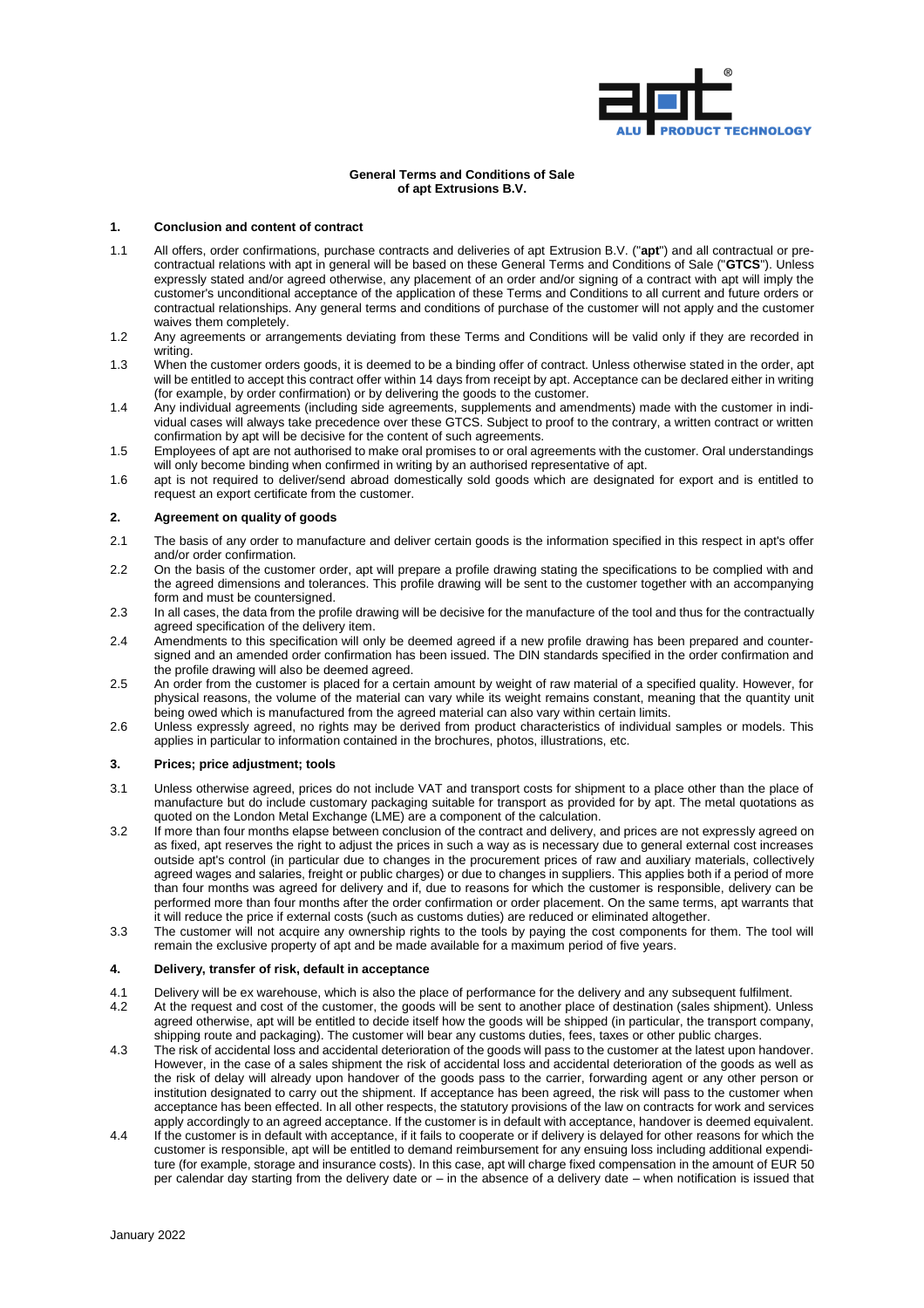

the goods are ready to be shipped. apt's right to prove a higher loss and statutory claims (including without limitation reimbursement of additional expenses, reasonable compensation, termination) will remain unaffected, but the fixed compensation will be set off against further monetary claims. The customer will be permitted to prove that apt did not suffer any loss or that the loss suffered was substantially less than the above fixed compensation.

4.5 apt will be liable for transport damage only if a proper statement of the facts in text form is submitted in due time and the damage incurred is directly attributable to the transport commissioned by apt. If the goods are taken back for reasons for which apt is not responsible, the customer will bear all risk until the goods arrive at apt's factory.

# <span id="page-1-1"></span>**5. Customer's claims for defects**

- 5.1 The customer's rights in respect of defects of quality and title (including incorrect delivery and insufficient quantities, improper assembly, or inadequate instructions) are subject to statutory requirements unless otherwise stated in these GTCS. The basis for liability for defects is, above all, the agreement made with regard to section [2](#page-0-0) of these GTCS.
- 5.2 apt exclusively warrants that the goods have the quality agreed upon conclusion of the contract and are suitable for the use expressly agreed upon in the contract (including in the product specifications or in the product description). apt reserves the right to make changes to the design and/or execution that do not impair either the functionality or the value of the delivery item and do not constitute a defect. apt does not accept any liability for defects that arise after handover to or acceptance by the customer as a result of natural wear and tear, incorrect or negligent handling, improper storage, unsuitable or improper use, inadequate maintenance or non-compliance with the instructions for processing and use. If the delivery is made according to customer drawings, specifications, samples, etc., the customer assumes the risk of suitability for the intended use. If the customer or third parties carry out unauthorised conversions, repairs or changes to the goods, there will also be no warranty for any resulting defects.
- 5.3 Unless it has been expressly agreed that acceptance must take place, the customer must inspect the goods delivered without undue delay after delivery to it or to a third party designated by it, and report any defects without undue delay. Such notification must be in writing/text form and, in the interest of time, must be made by email or fax. Notification must be sent without undue delay, but at the latest within five working days after delivery or – if the defect was not apparent during inspection after – three working days after the defect has been detected.
- 5.4 The customer will be entitled to inspect the goods at apt's site at its own expense. The customer's obligation to accept the goods in good time remains unaffected.
- 5.5 If the customer fails to carry out a proper inspection and/or provide notification of defects, apt will not be liable for a defect not reported or not reported in good time.
- 5.6 Goods processed in whole or in part will be deemed accepted and the warranty will be excluded unless the defect can be detected only through or during processing. The customer will bear the burden of proof for this.
- 5.7 Claims arising from recourse against suppliers do not apply if the defective goods have been further processed by the customer or another company, for example if they have been incorporated into another product. In any event, this has no effect on the special statutory provisions covering final delivery of unprocessed goods to a consumer, even if the consumer has processed them further.
- 5.8 Minor deviations and/or deviations customary in the industry, in particular quality differences in colour, size, etc. do not constitute a defect.
- 5.9 If the delivered item is defective, apt will be entitled, at its discretion, to subsequently fulfil the contract by either remedying the defect (rectification) or delivering a defect-free item (replacement delivery). apt's right to refuse subsequent fulfilment under statutory conditions will remain unaffected.
- <span id="page-1-0"></span>5.10 apt will be entitled to make the subsequent fulfilment owed conditional upon the customer paying the purchase price due. The customer will be entitled, however, to retain an amount of the purchase price which is proportionate to the defect. The customer must grant apt the time and opportunity required for the subsequent fulfilment owed, and in particular provide it with the rejected goods for inspection purposes. In the event of a replacement delivery, the customer must return the defective item to apt beforehand. Subsequent fulfilment will include neither removal of the defective item nor reinstallation if apt was not originally required to carry out installation.
- 5.11 Subsequent fulfilment will be deemed to have failed only after two unsuccessful attempts at subsequent fulfilment. If subsequent fulfilment has failed or if the customer has set a reasonable deadline for subsequent fulfilment and such deadline has expired without success or if there is no statutory obligation to set a subsequent deadline, the customer may decide either to rescind the purchase contract or to reduce the purchase price in accordance with the statutory provisions.
- 5.12 apt will bear or reimburse the expenses required for the purpose of inspection and subsequent fulfilment, in particular transport, travel, labour and material costs and, if applicable, removal and installation costs in accordance with the statutory provisions if there is actually a defect. Otherwise, apt may demand that the customer reimburse the costs incurred as a result of the unjustified request for rectification of the defect (in particular inspection and transport costs), unless the lack of defectiveness was not identifiable for the customer. The customer's follow-up work, such as reworking, wages for work, sorting and storage costs is not reimbursable.
- 5.13 In urgent cases, for example where operational safety is at risk or to avert disproportionately high damage, the customer will be entitled to remedy the defect itself and to demand reimbursement from apt of the expenses objectively necessary for this. apt must be informed of any such self-help remedy without undue delay, if possible in advance. There will be no right of self-help remedy if apt were entitled to refuse corresponding subsequent fulfilment.
- 5.14 No rights may be derived from defective partial deliveries with regard to the remaining partial deliveries. Complaints may not be made about subsequent deliveries on account of defects from partial deliveries already received that are known or should have been known to the customer at the time of dispatch and which were not reported to apt with due care and/or properly within a reasonable period of time.
- 5.15 If the customer is in default with significant obligations owed to apt, rectification of defects or replacement delivery may be refused. The rights of the customer pursuant to sectio[n 5.10](#page-1-0) of these Terms and Conditions will remain unaffected.
- 5.16 Complaints about invoices must be submitted in writing within 14 days of them being delivered.<br>5.17 The customer will have no claims for compensation or reimbursement of futile expenses when
- The customer will have no claims for compensation or reimbursement of futile expenses when there are defects except in accordance with the provisions under sectio[n 8.](#page-2-0)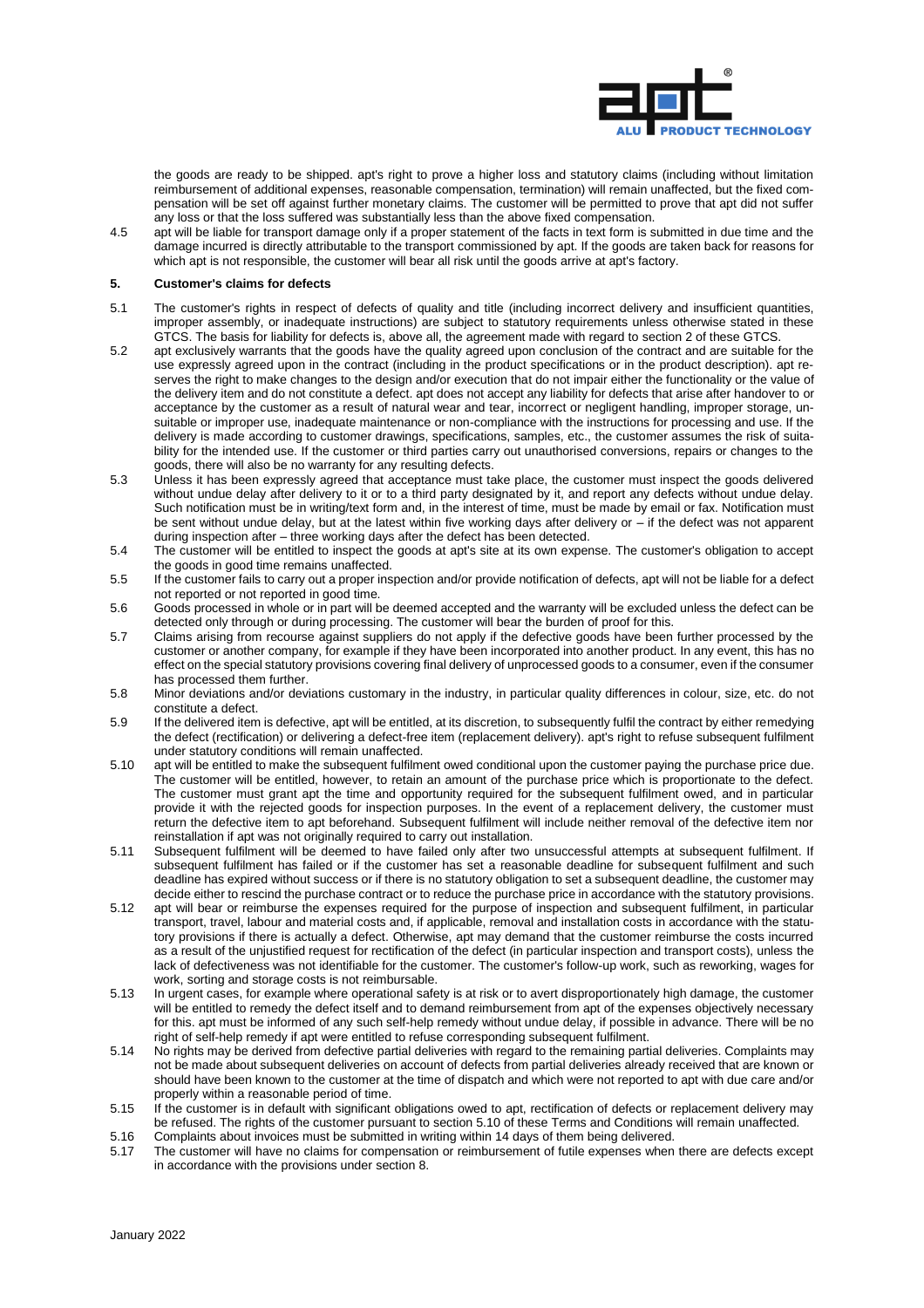

#### **6. Delivery, purchase and call-off periods**

- 6.1 Delivery will be ex warehouse, which is also the place of performance for the delivery and any subsequent fulfilment. Delivery periods will apply to the time of transport ex works.
- 6.2 The delivery periods will be dependent on the circumstances prevailing at the time of conclusion of the contract and on the information and goods available and will be set on the assumption that apt will not encounter any difficulties with delivery. The delivery periods will commence at the earliest when the customer has fulfilled any duties to cooperate, in particular when it has supplied parts, drawings, documents and information to be delivered.
- 6.3 Unless expressly stated otherwise, the stated delivery periods are only estimates. If the stated period is exceeded, apt will be in default only after a written reminder.
- 6.4 If the delivery period is exceeded for reasons that are not attributable to apt, this will in no case constitute grounds for rescission of the contract and/or compensation.
- 6.5 The customer must collect the goods within the agreed delivery period. Otherwise, apt reserves the right to demand the purchase price (of the uncollected part) without issuing a prior reminder. If the customer nevertheless remains the debtor of the purchase price, the products will be deemed accepted.
- 6.6 Unless expressly ruled out, apt will have the right to make partial deliveries. Call-off and specification of individual partial deliveries must be submitted in as equal periods and quantities as possible and in such a timely manner that proper manufacture and delivery is possible within the contractual period.
- 6.7 If, despite a written request, no call-off and specification of contractually agreed call-off times are submitted, apt may, without prejudice to statutory rights to compensation and rescission, after three months, itself determine the quantity and timing of partial deliveries within reasonable limits. apt reserves the right to deliver raw materials.
- 6.8 The rights of the customer pursuant to section 8 of these Terms and Conditions of Sale and the statutory rights of apt, particularly in the event of an exclusion of the duty to perform (for example due to impossibility or unreasonableness of performance and/or subsequent fulfilment), will remain unaffected.

# **7. Infringement of the rights of third parties**

- 7.1 If an order is to be executed according to drafts, drawings, samples or other instructions of the customer, the customer assures that no intellectual or industrial property rights or other rights of third parties will be infringed thereby.
- 7.2 If deliveries are made in accordance with drawings, samples or other information provided by the customer and if patent rights, trademark rights, design rights or other rights of third parties are infringed thereby, the customer will be liable to apt for any resulting damage and loss of profit. apt is not required to check any third-party property rights.
- 7.3 The customer will indemnify apt against all claims by third parties for infringement of intellectual or industrial property rights or other rights and will reimburse all costs and expenses for legal defence.

# <span id="page-2-0"></span>**8. Other liability**

- 8.1 Unless set out otherwise in these Terms and Conditions or the provisions below, apt will be liable for any breach of contractual and non-contractual duties as provided for by statute.
- <span id="page-2-1"></span>8.2 apt will be liable for damages in the context of fault liability for intent and gross negligence, irrespective of the legal grounds.
- <span id="page-2-2"></span>8.3 In the event of simple negligence, apt will be liable, subject to a milder level of liability pursuant to statute (for example, for diligence in its own matters), only
	- (a)  $\check{\phantom{\phi}}$  for any damage resulting from injury to life, limb or health,
	- (b) for damage resulting from the significant breach of a material contractual duty (obligation which is essential for the proper performance of the contract and on the fulfilment of which the customer regularly relies and is entitled to rely); in this case, however, apt's liability is limited to foreseeable damage that typically occurs.
- 8.4 The limitations of liability resulting from sectio[n 8.2](#page-2-1) an[d 8.3](#page-2-2) also apply to breaches of duty by or in favour of persons whose fault apt is responsible for according to statutory provisions, to the extent permitted by law.
- 8.5 The customer can only rescind or terminate the contract owing to a breach of duty which is not attributable to a defect if responsibility for the breach of duty lies with apt. The customer does not have a right to terminate the contract. In all other respects, the statutory provisions and legal consequences apply.

#### **9. Extended and prolonged reservation of title**

- 9.1 apt reserves title in the goods sold (reserved goods) until all of its current and future claims, including statutory commercial interest and costs, arising from the contractual relationship and an ongoing business relationship (secured claims), including all balance claims from current accounts, are paid in full.
- 9.2 The reservation of title will also apply to apt's existing and future claims against the customer because the customer does not or has not fulfilled one or more of its obligations to apt under the aforementioned contracts.
- <span id="page-2-3"></span>9.3 The goods which are subject to reservation of title may not be pledged to third parties or assigned as collateral until the secured claims have been paid in full.
- 9.4 The customer must inform apt in writing without undue delay if an application is filed to open insolvency proceedings against the customer's assets or if third parties attempt to access the reserved goods (for example, seizures).
- <span id="page-2-4"></span>9.5 If the customer's conduct is in breach of the contract, in particular if the customer does not pay the purchase price due, apt will be entitled to rescind the contract or/and demand return of the goods on grounds of reservation of title. The demand for return does not at the same time include the declaration of rescission; apt is in fact entitled to only demand the return of the goods and to reserve the right of rescission. If the customer does not pay the purchase price due, apt may assert these rights immediately without the need to set a further deadline. If the customer does not comply with apt's demand for return, apt will be additionally entitled to charge the customer a contractual penalty of € 500.00 per day from the day of the demand for return.
- 9.6 Until revoked in accordance with [\(c\)](#page-3-0) below, the customer will be entitled to sell on and/or to process the goods under reservation of title in the ordinary course of business. In such cases, the provisions below will apply in addition: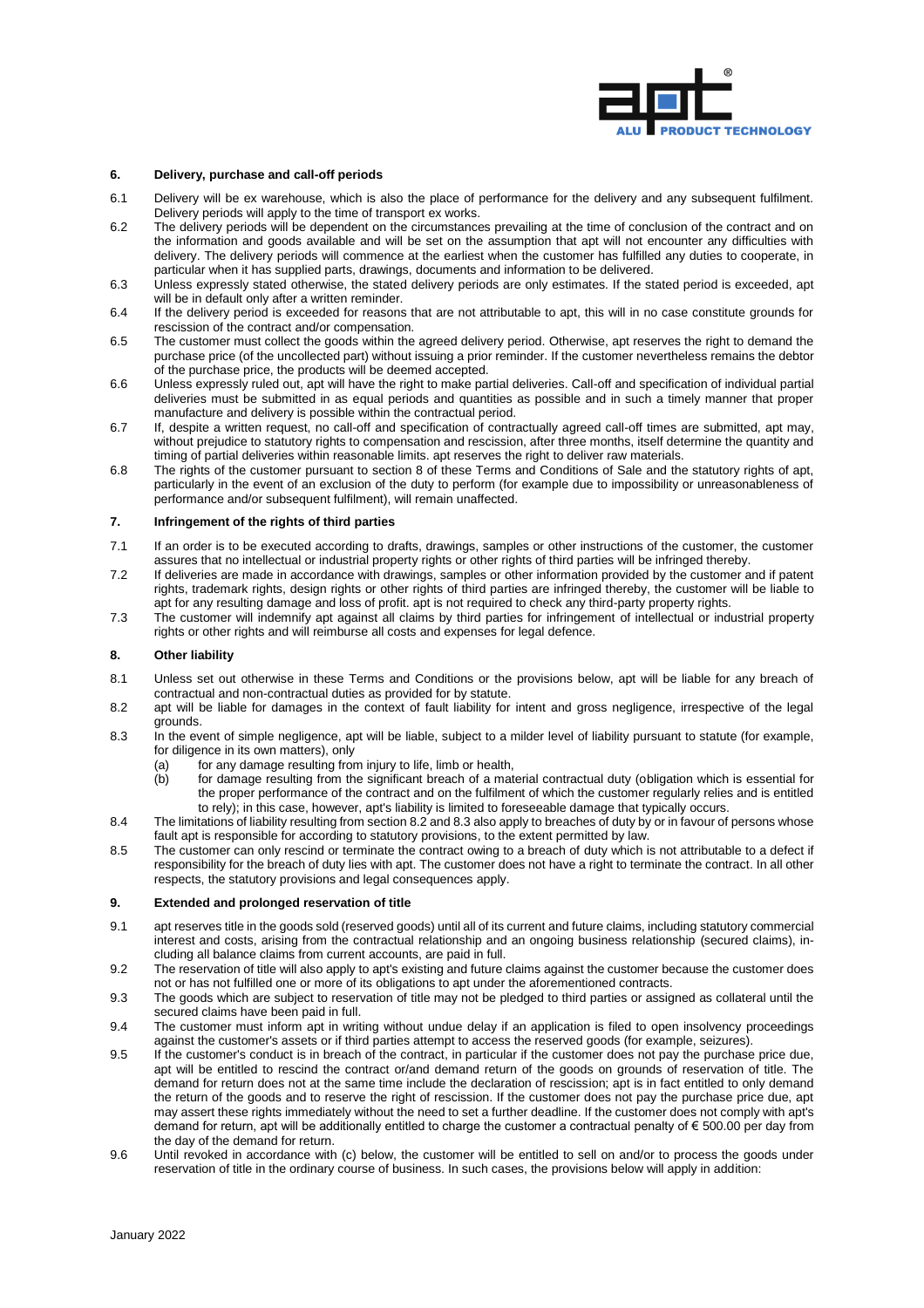

- (a) The reservation of title extends to the products which are the result of processing, mixing or combining apt's goods at their full value, whereby apt will be considered the manufacturer. If the goods are processed, mixed or combined with the goods of third parties and the ownership right of the latter still exists, apt will acquire co-ownership of such processed, mixed or combined goods in proportion to the invoice value. In other respects, the same will apply to the processed product as to the reserved goods.
- (b) The customer hereby assigns to apt as collateral any claims against third parties resulting from the sale of the reserved goods or the product in their entirety or in the amount of apt's co-ownership share, if any, in accordance with the previous paragraph. apt accepts the assignment. The customer's obligations set out in section [9.3](#page-2-3) will also apply in respect of the assigned claims.
- <span id="page-3-0"></span>(c) The customer remains authorised to collect the claim in addition to apt. apt undertakes not to collect the claim as long as the customer meets its payment obligations towards apt, there is no impairment in its ability to pay and apt does not assert its reservation of title by exercising a right in accordance with sectio[n 9.5.](#page-2-4) However, if this is the case, apt may demand that the customer notifies apt of the claims assigned and their debtors, that it provides apt with all data required to collect the claims, the associated documents and notifies the debtors (third parties) of the assignment. Furthermore, in this case apt is entitled to revoke the customer's authority to further sell and process the reserved goods.
- (d) If the realisable value of the collateral due to the customer exceeds the claims by more than 10 %, apt will release collateral at its discretion and at the request of the purchaser.
- 9.7 The customer is required to handle the reserved goods with care, to store them separately from other goods and to insure them properly against theft, damage and destruction. The customer's obligations set out in section [9.3](#page-2-3) will also apply in respect of claims under insurance policies for theft, damage and destruction of the reserved goods. The customer hereby assigns to apt, as collateral, the customer's claims against its insurer resulting from damage to and loss of the reserved goods or the product in their entirety or in the amount of apt's co-ownership share, if any, in accordance with the previous paragraph. apt accepts the assignment. A claim to payment for damage to and loss of the reserved goods will substitute the reserved goods. At apt's first request, the customer must provide any cooperation apt requires to ensure that such payments are made to apt or to provide collateral for such payments in favour of apt.
- 9.8 The customer must inform apt without undue delay if a third party carries out enforcement proceedings on the reserved goods, on the assigned claims or other collateral, and must supply the documents required for intervention. This also applies to impairments of any other kind. The costs of out-of-court efforts for release and recovery will be borne by the customer. This also applies to the costs of a justified court intervention (third-party action in opposition) if these cannot be recovered from the third party.
- 9.9 In the event that the goods are combined, mixed or processed in any other way with other items, the customer must provide apt with appropriate collateral in the form of a provisional garnishment of the resulting product upon first request. If and to the extent that the value of the product is less than the value of the goods delivered, the customer must provide additional collateral for the difference at apt's first request.

### **10. Terms of payment, default with payment**

- 10.1 Unless other payment agreements are made, apt's invoices will be due immediately and be payable without deduction within 30 days of delivery and receipt of the invoice.
- 10.2 Payment must be made into the account specified by apt in the Netherlands and in euros, unless apt has stated in writing that payment must be made in a different currency. The date on which the payment is credited to apt's account determines whether the payment deadline has been met.
- 10.3 Once this deadline has expired, the customer will be in default without any need for apt to issue a separate reminder. During the period of default, the purchase price will bear interest at the statutory commercial default rate (*wettelijke handelsrente* as per article 6:119a Dutch Civil Code) from the due date. apt reserves the right to claim further compensation for loss incurred as a result of default and – in relation to merchants – statutory commercial interest after the due date.
- 10.4 However, apt will be entitled to make delivery in whole or in part only against advance payment or to request additional collateral at any time, even during an ongoing business relationship, and in particular if there are doubts about the customer's solvency or financial stability. The same will apply if there is no credit insurance in place in apt's favour for a business relationship between apt and the customer or if such credit insurance subsequently lapses.
- 10.5 The customer is entitled to rights of set-off or retention only to the extent its claim is final and absolute or undisputed. In the event of defects in the supply, the customer's counter-claims will remain unaffected, including without limitation in the context of section [5.](#page-1-1)10 of these GTCS.
- 10.6 If apt pursues a claim out of court, using the assistance of a lawyer or a debt collection agency, due to a default in payment by the customer, the customer must reimburse apt the amount of 15 % of the open invoice amount, but no less than EUR 350.00, with apt's right to assert the higher actual amount of loss remaining unaffected. The customer will be permitted to prove that the loss incurred is lower.
- 10.7 In the case of partial deliveries and partial payments, apt will be entitled to withhold further partial deliveries if the customer is in default with a partial payment. If the customer is in default with at least two partial payments, apt will be entitled to declare the entire amount and claims resulting from other delivery relationships, if any, due with immediate effect.
- 10.8 If the customer does not fulfil its payment obligations towards apt or does not provide sufficient collateral for the claims due when being so requested, apt may, within 14 days of setting a deadline in writing and without prejudice to its claim for compensation, suspend performance of its contractual obligations and rescind the contract in whole or in part with immediate effect. The compensation claim amounts to a fixed rate of 15 % of the price of the undelivered goods. apt's right to prove a higher loss and statutory claims (including without limitation reimbursement of additional expenses, reasonable compensation, termination) will remain unaffected, but the fixed rate will be set off against further monetary claims.
- 10.9 The customer will be permitted to prove that apt did not suffer any loss at all or that any loss suffered was substantially less than the above fixed rate.
- <span id="page-3-1"></span>10.10 The dispensability of setting a time limit will remain unaffected.